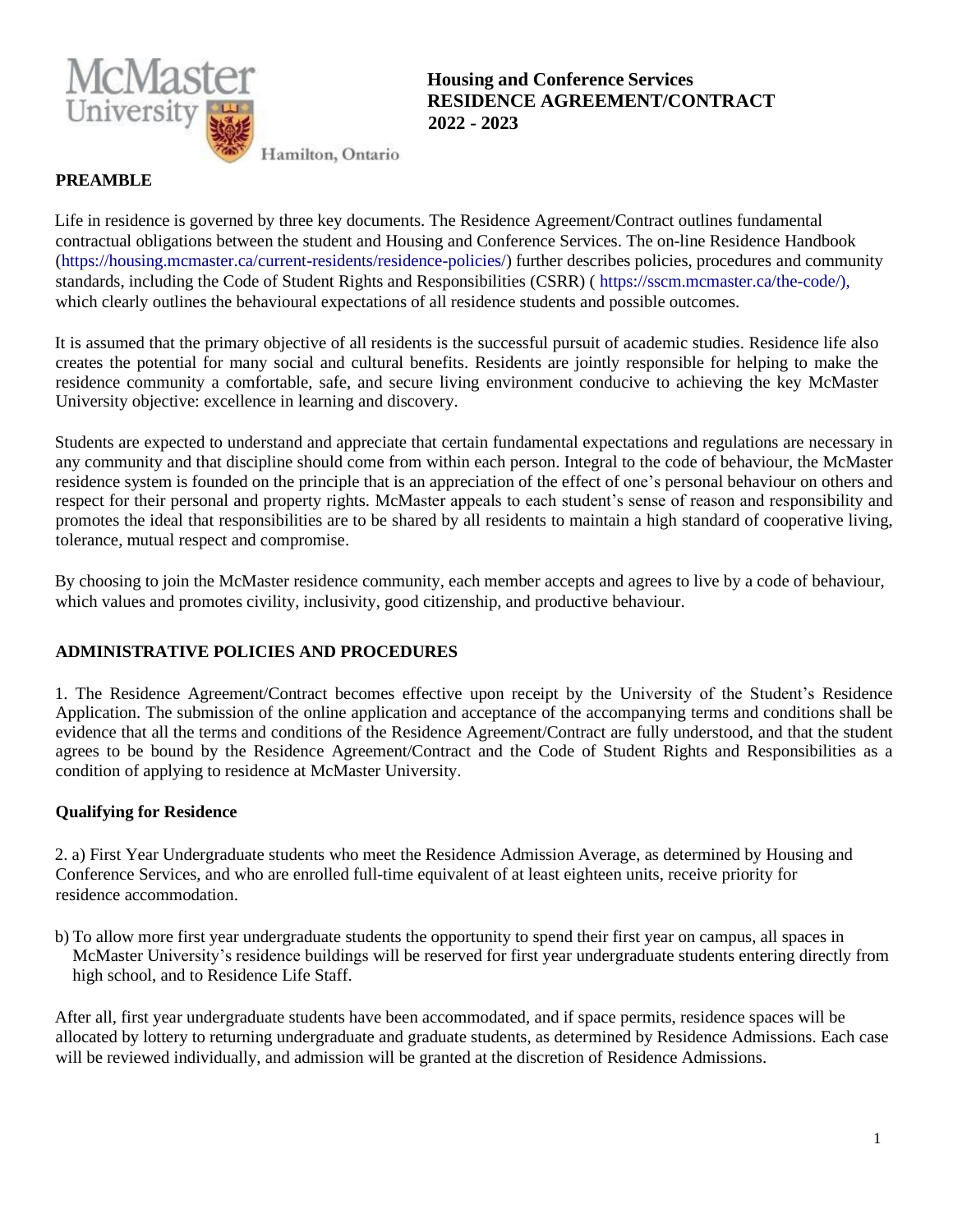Current residents wishing to return to residence must apply each year, with acceptance determined by available spaces, and/or lottery considerations. In addition, and without limitation, residence acceptance may be denied because of any previous breach of the Residence Agreement/Contract and/or Code of Student Rights and Responsibilities. Returning students who are applying to residence are placed on a waiting list and offered residence, only after all first-year undergraduate students have been accommodated and if space permits. Returning students are required to maintain a fall/winter average of 5.0(C) in at least eighteen units in the most recent academic year to remain on the waiting list and/or be eligible for an offer of residence. A student who cannot meet this minimum academic average for medical, or compassionate reasons must submit a written appeal with supporting documents to Residence Admissions to be considered for acceptance to residence.

- c) Students who are enrolled in a Mohawk-McMaster program are not eligible for residence.
- d) Students are responsible for notifying Residence Admissions within 24 hours of any change in their student status that may affect their eligibility for residence as outlined above.
- e) Students wishing to live in residence beginning in the winter term, (January) can apply starting in October. All applicants must complete the online application process by the stated deadline in the application. Spaces are limited and will be allocated by random lottery. Spaces are assigned based on the policy outlined in section 2.

#### **Exchange Students**

3. Exchange students are eligible to apply for residence accommodation in the same manner as first year undergraduate students enrolled full-time in at least eighteen units as outlined in section 2. Exchange students are defined as an Incoming Exchange student being admitted from another University and enrolled through the McMaster Exchange Program. Residence spaces will be allocated based on lottery to Exchange students and priority will be given to Exchange students enrolled for both, the Fall and Winter term (September to April).

- a) Fall Term (September to December): Exchange students who live in residence for the first academic term only (September to December) will be charged an additional \$300 as an administrative fee for filling the second term vacancy.
- b) Winter Term (January to April): Exchange students who live in residence for the second academic term only (January to April) will be charged the residence fee for four-month occupancy which is one half of the fee for eightmonth occupancy.

#### **Vaccination Policy**

Residence accommodation is also conditional on McMaster University's vaccine policy. As of May 1, 2022, McMaster University will pause its vaccine requirement until the end of the summer term. However, prospective residence students are encouraged to make sure they are fully vaccinated, including booster shots.

If pandemic circumstances, public health advice and/or government requirements change, McMaster may need to quickly reinstate the McMaster University vaccine policy. That would mean that access to campus (including residence buildings) would be limited to those who are fully vaccinated.

You do not need to provide proof of vaccination at this time. By signing below and proceeding with the residence application, you acknowledge that McMaster University may ask for proof of COVID-19 vaccination if it re-instates the COVID-19 vaccination requirement.

You also understand that failure to provide proof of vaccination, if requested, may result in the cancellation of your residence agreement and your removal from residence.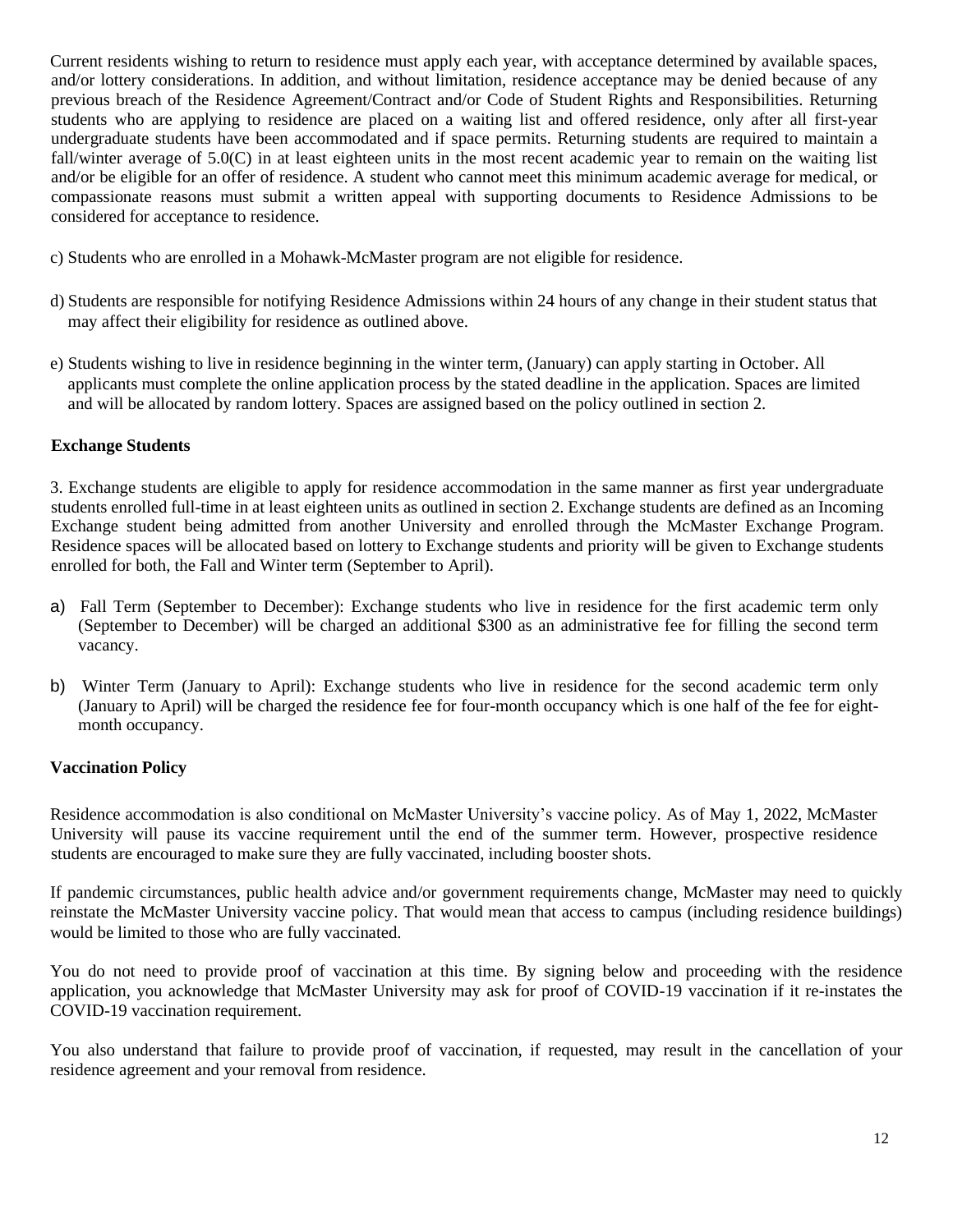#### **Academic Requirements**

4. a) If a student is not able to maintain a course load of at least eighteen units, as defined in section 2, the student will be required to withdraw from residence and to meet the financial responsibilities, as outlined in section 16. A student who cannot maintain a course load of at least eighteen units for medical, or compassionate reasons must submit a written appeal with supporting documents to Residence Admissions to be considered for permission to remain in residence.

b) If a student withdraws from all their academic courses, the student is required to contact the Residence Admissions Office immediately, or within 24 hours as of the date the student withdraws from courses, to complete the withdrawal process, and prepare to vacate residence within 24 hours, as outlined in Section 16.

## **Contract Dates**

5. Residence fees include accommodation from, August 29, 2022, to 12 noon on the day following the student's final first term exam in December 2022 or to 12 noon on closing day December 23, 2022, whichever is earlier; and from, January 7, 2023 at 7:00 a.m. to 3:00 p.m. on the day following the student's final exam in April 2023, or to 3:00 p.m. on closing day April 30, 2023, whichever is earlier. To offer flexibility, move-in times will be staggered, and some students will be allowed to move in before August 29, 2022. All students will choose their preferred move-in date/time on the online residence portal in advance.

6. Residence buildings are closed to all students during the December break (12 noon December 23, 2022, to 9:00 a.m. January 7, 2023), with the exception of students approved to remain in residence by Housing & Conference Services. Students will be given the option to submit a request, for an additional fee, to Housing & Conference Services, for approval to remain in residence over the December break period. All food and Service Centre operations are suspended, and student life, custodial and maintenance services are limited during this period.

| <b>Dates</b>                                                                   | <b>Key Events</b>                                                                                                                                                                                                                                                                                                                                                                                                                                                                                                                                                                                                                                                                                                  |
|--------------------------------------------------------------------------------|--------------------------------------------------------------------------------------------------------------------------------------------------------------------------------------------------------------------------------------------------------------------------------------------------------------------------------------------------------------------------------------------------------------------------------------------------------------------------------------------------------------------------------------------------------------------------------------------------------------------------------------------------------------------------------------------------------------------|
| August 27 and August 28,<br>2022<br>October 10-16, 2022<br>December 9-23, 2022 | Student Move-in begins.<br>Student will be notified in advance of their specific building/time move-<br>in details.<br>Mid-term recess (Fall Break); buildings remain open<br>$\bullet$<br>Exam /move-out period<br>$\bullet$<br>Students are required to vacate residence by 12 noon the day<br>$\bullet$<br>following their last exam or to 12 noon on closing day December<br>23, whichever is earlier.<br>Student access cards to the building will be deactivated on their<br>$\bullet$<br>move-out date at 12 noon.<br>Students who do not move-out on their specific date/time are in<br>٠<br>violation of the Code of Student Rights and Responsibilities and<br>subject to a \$50/day late move-out fine. |
|                                                                                |                                                                                                                                                                                                                                                                                                                                                                                                                                                                                                                                                                                                                                                                                                                    |
| December 23, 2022                                                              | Residence buildings close for December Break at 12 noon.                                                                                                                                                                                                                                                                                                                                                                                                                                                                                                                                                                                                                                                           |
| January 7, 2023                                                                | Residence buildings re-open at 9:00 a.m.                                                                                                                                                                                                                                                                                                                                                                                                                                                                                                                                                                                                                                                                           |
| February 20-26, 2023                                                           | Mid-term recess (Reading Week); buildings remain open<br>٠                                                                                                                                                                                                                                                                                                                                                                                                                                                                                                                                                                                                                                                         |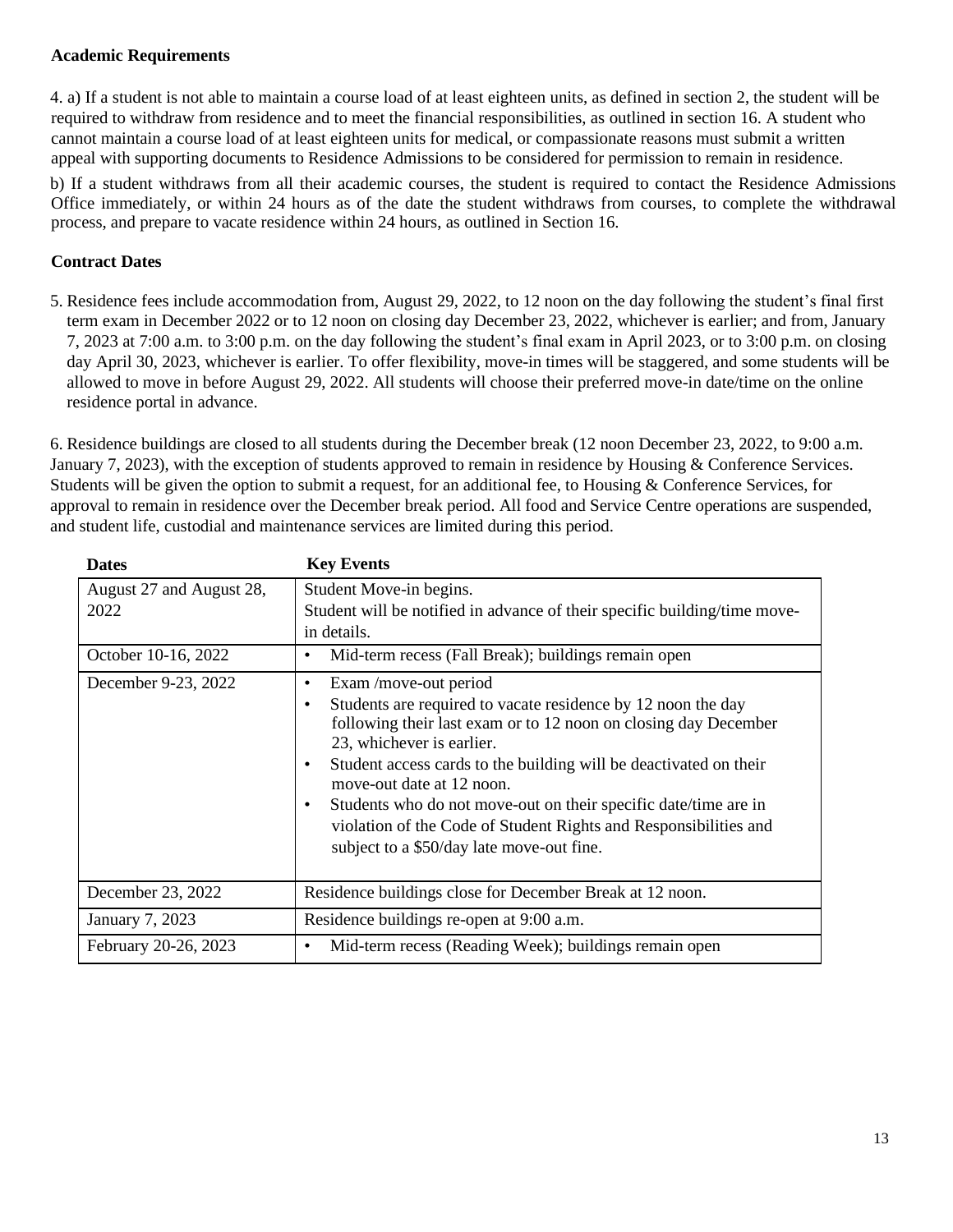| April 13-30, 2023 | Exam/move-out period<br>Students are required to vacate residence by 3:00 p.m. the day<br>following their last exam or to 3:00 p.m. on closing day, April 30,<br>whichever is earlier.<br>Student access cards to the building will be deactivated on their<br>move-out date at 3:00 p.m.<br>Students who do not move-out on their specific date/time are in<br>violation of the Code of Student Rights and Responsibilities and<br>subject to a \$50/day late move-out fine. |
|-------------------|-------------------------------------------------------------------------------------------------------------------------------------------------------------------------------------------------------------------------------------------------------------------------------------------------------------------------------------------------------------------------------------------------------------------------------------------------------------------------------|
| April 30, 2023    | Residence buildings close at 3:00 p.m.                                                                                                                                                                                                                                                                                                                                                                                                                                        |

#### **Application Deadline and Deposit**

7. a) All students applying to residence must submit an online residence application using the McMaster University Residence Portal ([https://liveatmac.mcmaster.ca/PortalX/](https://liveatmac.mcmaster.ca/PortalX)) and will be required to make a deposit in order to secure their offer of a guaranteed residence space. Deposits may vary depending on applicant type. The deadline for the residence deposits is to be received by the deadline communicated by Housing & Conference Services for guaranteed first year students. All deposits for residence will be credited to their Mosaic student account and goes towards the overall full residence fee.

All students applying to the waiting list are not required to make this deposit until they are requested to do so by Residence Admissions.

Applications and/or deposits received after the deadline, or applications that are deficient in any way, will be placed at the bottom of the (then) existing waiting list.

b) The student agrees to pay the balance of their residence fees according to the terms set out by the Student Accounts Office ( [https://registrar.mcma](https://registrar.mcmaster.ca/)ster.ca/), subject to withdrawal from residence. All personal and residence fee accounts with the University must be settled promptly and if unpaid, will result in the student being blocked from grade reports and/or further enrollment according to terms set out by the Student Accounts Office.

c) Applicants who pay the deposit but never receive an offer of residence, or who request to be removed from the waiting list by August 29, 2021, will receive a full refund of their deposit.

#### **Room Assignments & Room Changes**

8. a) Room assignments are made by Housing and Conference Services. Students are not guaranteed their choice of residence building, floor, living learning community, room, room type or roommate. Residence Admissions may consult with appropriate Residence Life staff to assign rooms and roommates in each building. Students are prohibited from subletting or delegating a person for the use or occupancy of their residence rooms and are not permitted to make unauthorized room or roommate changes, including bedrooms in apartment/suite style residence rooms. Incoming fall students are advised of their residence/room assignment in July.

b) Room change requests are permitted at the discretion of Housing and Conference Services staff (i.e., Residence Admissions, Residence Life Area Coordinator) and are only considered, with the exception of the examination period:

i) after all appropriate efforts have been exhausted (i.e., roommate mediation),

ii) in priority of necessity and/or circumstance,

iii) based on availability of specific room types.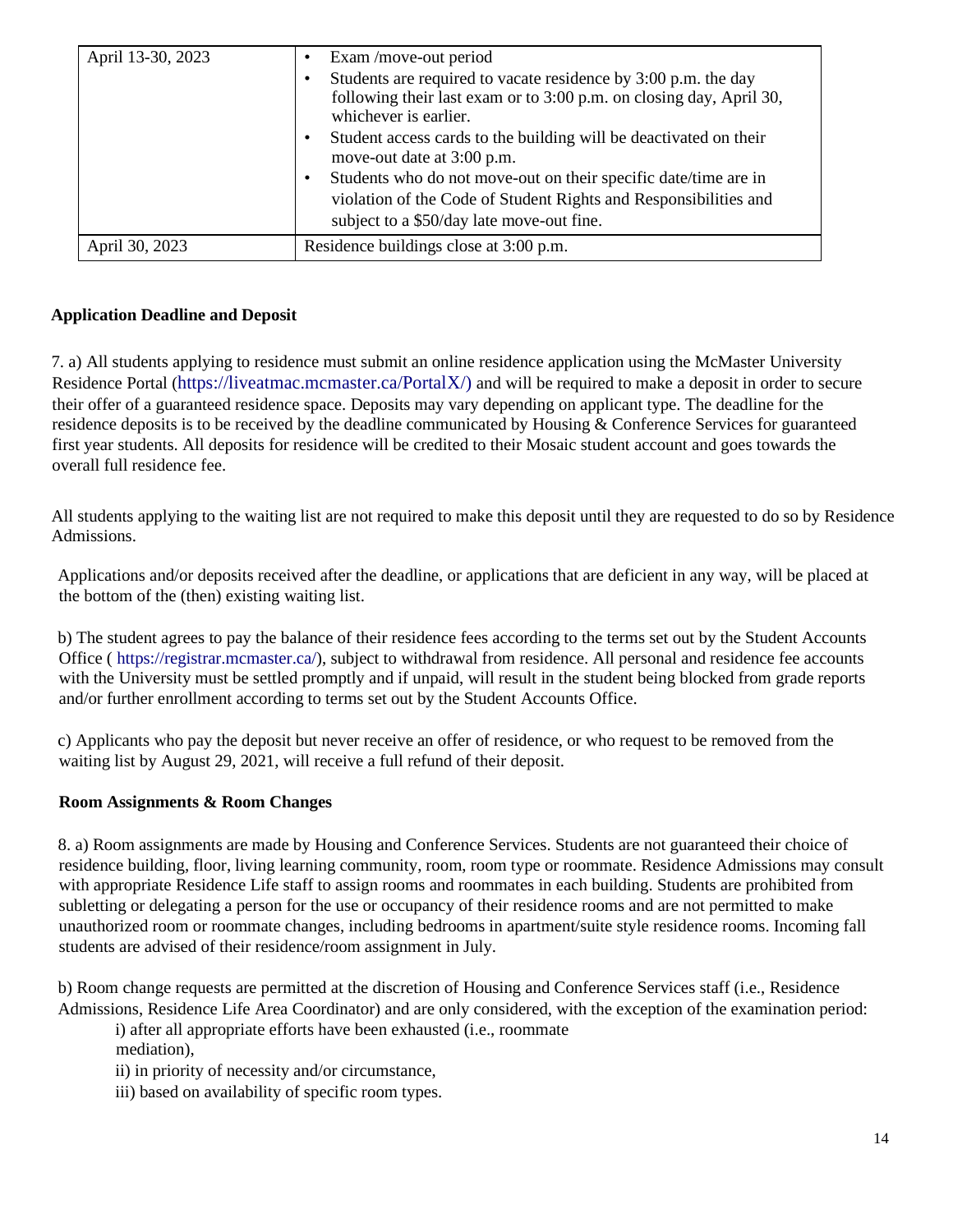- c) Documentation will be required for a room change request based on a Residence Accommodation need(s).
- d) If a room change is requested and approved, the student will be subject to an administrative fee of \$75 per room change to cover costs associated with the room change process. Additionally, the student is held financially responsible for the pro- rated difference in cost of room types (if applicable) based on the date the new room is available. The administrative fee and pro-rated difference in cost of the room type will be charged or credited to the student's account.
- e) Room changes, as a result of conduct issues will be subject to the terms set out in the Code of Student Rights and Responsibilities and subject to the administrative fee and pro-rated difference in cost of room types (if applicable). The administrative fee and pro-rated difference in cost of room type will be charged or credited to the student's account.
- f) In circumstances where Housing and Conference Services staff deem a room change necessary for the safety, security and/or the well-being of the student and/or community, the administrative fee will be waived at the discretion of Housing and Conference Services.

# **Meal Plan**

9. The Department of Hospitality Services requires all students living in residence to purchase a meal plan. Students will select a meal plan choice and agree to the McMaster University Residence Meal Plan Policy [\(https://hospitality.mcma](https://hospitality.mcmaster.ca/)ster.ca/) as part of the online residence application process. It is the student's responsibility to inquire with Hospitality Services about any meal plan related matters and to notify the Hospitality Services Mac Express Office of any change to their residence status (i.e., withdrawal) that may affect their meal plan. For more information contact the Mac Express Office at [express@mcmaster.ca,](mailto:express@mcmaster.ca) or (905) 525-9140 ext.27448, or visit Hospitality Services website [\(http://hospitality.mcmaster.ca/meal-plans/\)](http://hospitality.mcmaster.ca/meal-plans/).

# **Authorized Access**

10. Housing and Conference Services subscribes to the principle that residence students are entitled to enjoy a reasonable right to privacy in residence rooms. However, it reserves the right to have authorized staff enter rooms, apartments, and suites under the following conditions: to provide repair service or room maintenance inspections; to conduct periodic health and safety checks of room conditions; to conduct weekly or monthly fire inspection tests in apartments/suites; when there is reasonable cause to believe an emergency situation has arisen that requires entry; when a student vacates a room for a break period (e.g. December break), or when a student/roommate withdraws from residence; when there is reasonable cause to believe that university regulations are, and/or the law is being violated. Authorized staff is supplied with identification badges that are visible at all times.

# **Special COVID-19 Provisions**

**These provisions are in place as of April 01, 2022.** If pandemic circumstances, public health advice and/or government requirements change, McMaster will update residence students.

11. The student acknowledges that in March 2020 the World Health Organization declared a global pandemic regarding the virus that causes COVID-19. The student further acknowledges that the Government of Canada, the Province of Ontario, local governments and local public health units are responding to the pandemic declaration by enacting a variety of statutory amendments, regulations, orders, by-laws and public health orders and recommendations. The student hereby affirms their understanding that the University is legally obligated to operate its residences in accordance with all applicable laws, including the Occupational Health  $\&$  Safety Act and the regulations made under it, and in compliance with the advice, recommendations, orders and instructions of public health officials. The student hereby undertakes and agrees to abide by the University's requirements and directions, including without limitation those regulations included herein as Appendix B, as well as advice of public health officials, in relation to the pandemic.

12. The student will report to Housing & Conference Services immediately if they develop symptoms or suspect they may have contracted COVID-19, are planning to be tested for COVID-19, have been advised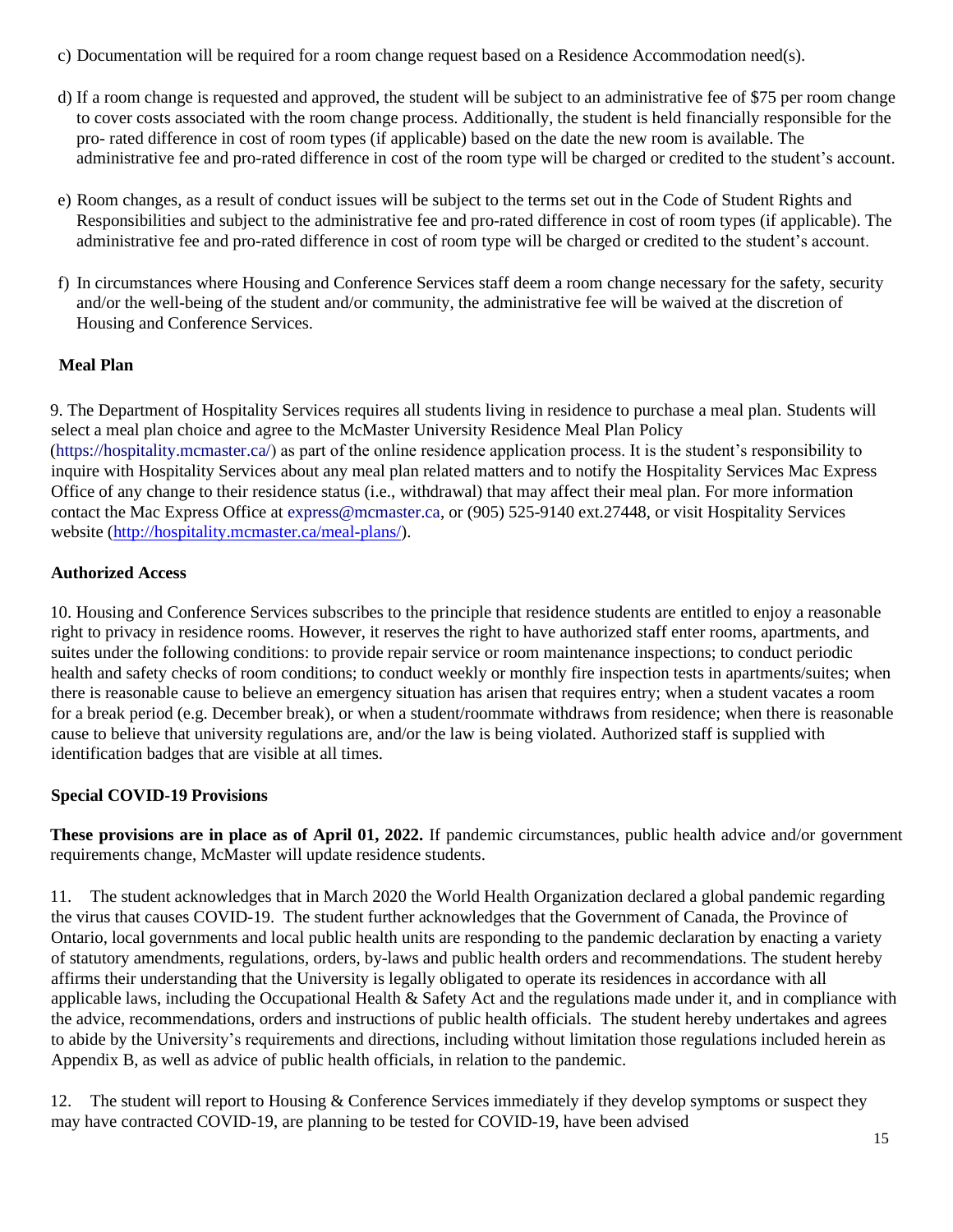by a medical professional or a public health official to self-isolate or to be tested for COVID-19. The student understands that this information may be shared with university staff on a need-to-know basis for health and safety and/or public health reasons. The student may be moved into a residence unit intended for self-isolation. In such cases, the student must self-isolate for 14 days in the designated residence unit and will receive direction from McMaster residence staff while maintaining physical distancing practices. The student shall comply with all testing and self-isolation requirements as directed by the University/Public Health and the student understands and agrees that failure to do so may result in the student's removal from McMaster residence. The student may also be subject to additional processes under the Student Rights and Responsibilities.

## **Assumption of Risk & Waiver**

13. The student understands that the COVID-19 is a highly contagious, dangerous, and potentially lethal disease. As such, the student confirms that they are fully aware that living in McMaster's residences and receiving the services of McMaster's residences carries inherent risks related to COVID-19 and its transmission, which cannot be eliminated notwithstanding the care and precautions taken by the University to mitigate against such risks. The student understands that the extent of such risks is not fully known and that they include but are not limited to:

> •coming into close contact with individuals that may carry and transmit COVID-19 to the student. •coming into contact with objects that may carry and transmit COVID-19 to the student. •transmitting COVID-19 to other individuals. its treatment.

14. The student confirms that, by choosing to live in McMaster's residences and receive the services of McMaster's residences, they have voluntarily undertaken to assume all risk of personal injury, sickness, death, expenses, or other losses that the student may suffer as a result, directly or indirectly, of COVID-19, the exact nature and extent of which are not currently ascertainable or knowable given the uncertain nature of COVID-19. Therefore, the student, in consideration of being permitted to live in McMaster's residences and receive the services of McMaster's residences, hereby forever waives, releases, discharges and undertakes not to make any claim whatsoever (action, cause of action, demand, suit, or other form of claim) against, McMaster University or its successors and assigns, and any of its or their past, current or future officers, directors, trustees, employees, agents, volunteers, contractors, in respect of any and all damages, losses, personal injury, sickness or death that the student may incur directly or indirectly, now or in the future, that are in any way related to COVID-19 and the student's living in or receiving the services of McMaster's residences. The student acknowledges that this waiver, release, discharge, and undertaking shall be binding on their heirs, executors, administrators, representatives, successors and permitted assigns. **The student understands and acknowledges that** this paragraph means they are giving up legal rights and/or remedies that may otherwise be available to them.

15. The student acknowledges that the University may, from time to time, impose additional rules, procedures and protocols as it deems necessary or as it may be required to do by public authorities to mitigate against the risk of the spread of COVID-19 and/or transmission of COVID-19 in McMaster's residences. The student warrants that they will comply with all such rules, procedures, and protocols. The student understands and agrees that failure to do so may result in the student being required to vacate McMaster residence.

# **Emergency Contact**

16. Where behaviour, personal security or health issues are of serious concern, Housing and Conference Services reserves the right to notify the "emergency contact" name listed on the student's residence application. In these circumstances and when the student is under 18 years of age, the parent or guardian will be notified rather than the "emergency contact."

#### **Termination of Contract/Relocation and Filling Vacancies**

17. Housing and Conference Services reserves the right, in its sole discretion, to terminate residence agreements, reassign students to another residence building and/or room on a temporary or permanent basis, and to effect other steps as may be required for the safety, security and/or the well-being of the residents and the residence community. In particular, Housing and Conference Services may terminate any residence agreement or require that students vacate their residence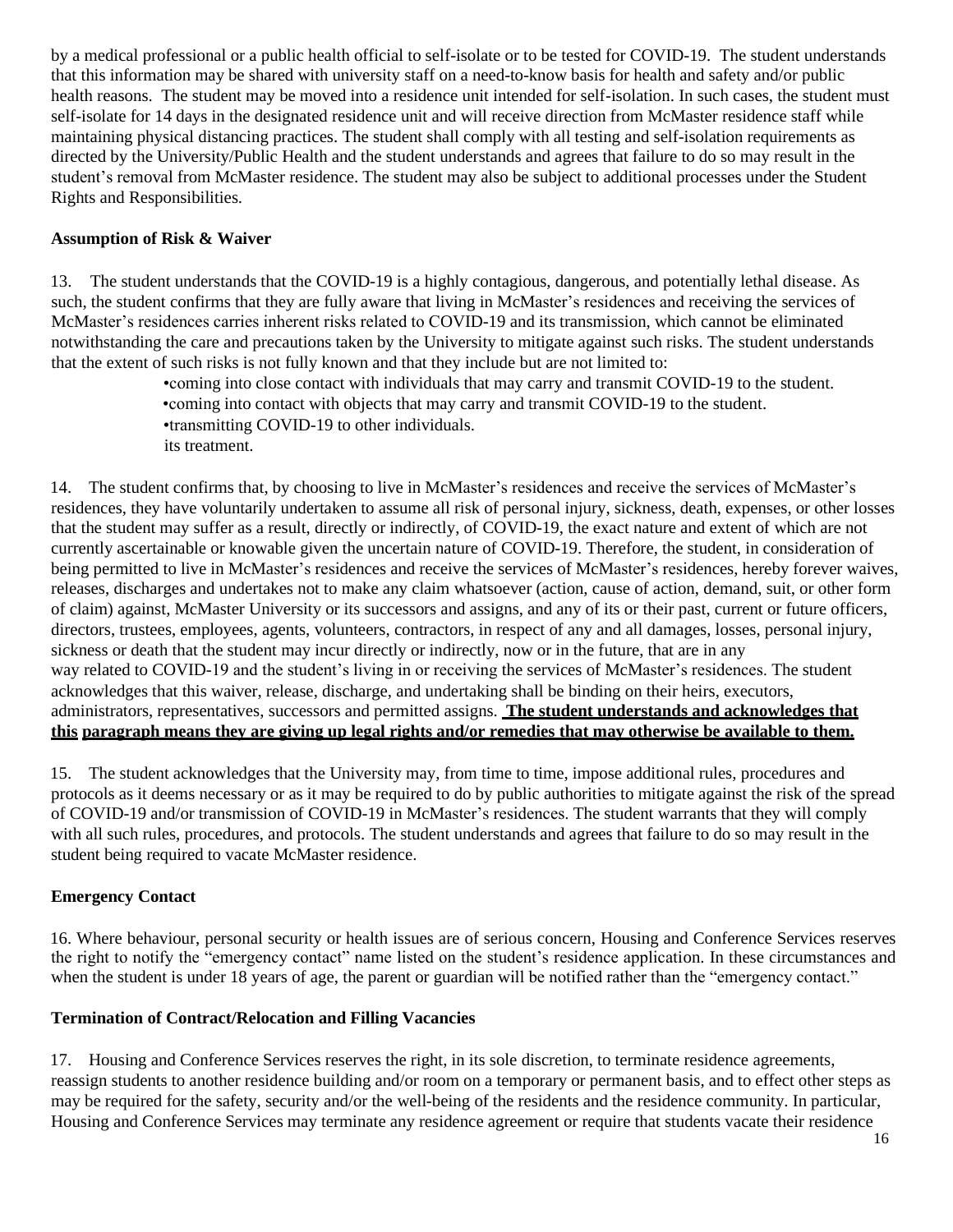for any length of time if it determines, in its sole discretion, that it is prudent to do so for health and safety or public health reasons or to maintain the safety, security and wellbeing of the University community, or if it determines that it is required to do so by law or government directive, including a directive or order from Ontario Public Health or local public health unit.

18. Housing and Conference Services has a responsibility to reduce losses in revenue by filling vacancies which may occur throughout the year. Students in residence must be prepared to welcome a new roommate if a vacancy occurs, and/or in the event that residence occupancy increases resulting in Housing & Conference Services assigning a new student(s) in their room, apartment or suite. Students remaining in the room are expected to remain in the space allocated to them and leave the vacated space readily available for incoming new roommate(s). Similarly, if vacancies remain unfilled, Housing and Conference Services may need to consolidate rooms. Housing and Conference Services may affect consolidation, when necessary, by requiring a student to accept a new roommate or move to a new room. In some circumstances, and at the discretion of Housing and Conference Services, a student may be permitted to remain in their room for an additional fee. Advance notification will be given to those students affected.

#### **Application Cancellation Deadlines and Refunds**

19. Any student who submits a complete and accurate residence application, pays the deposit, and whose name is on the guaranteed residence list, is defined as being "in residence." If this student in residence wishes to cancel their application, before their scheduled move-in date, they must notify the Residence Admissions Office by completing the "Cancellation Step" on the online residence application, otherwise the withdrawal policy will apply as outlined in section 16. The student will forfeit all or part of the residence deposit depending on the date the "Cancellation Step" is completed on the online residence application. A forfeited residence deposit may not be applied to other outstanding university accounts or transferred to the residence account of another student.

| <b>Date of Cancellation Received</b>                                           | <b>Deposit Refund</b>           |
|--------------------------------------------------------------------------------|---------------------------------|
| For September Admits: If cancellation received on or before July<br>4, 2022    | Applicant receives a 50% refund |
| For September Admits: If cancellation received after July 4,<br>2022           | Applicant receives NO REFUND    |
|                                                                                |                                 |
| For January Admits: If cancellation received on or before<br>November 30, 2022 | Applicant receives a 50% refund |
| For January Admits: If cancellation received after November 30,<br>2022        | Applicant receives NO REFUND    |

Questions may be directed to Residence Admissions at (905) 525-9140, ext. 24342.

#### **Withdrawing from Residence**

20. Students living in residence who plan to withdraw from residence for any reason whatsoever during the academic year must complete the Residence Withdrawal step on the online residence portal, return their residence keys/access card to a designated location communicated by Housing & Conference Services. Failure to do so will result in the student being charged as outlined in section 25. The date of withdrawal will be the date the Residence Withdrawal process is completed, and the residence keys/access card is returned, whichever is later.

The student is financially responsible for their full year's fee and is placed on a refund waiting list in order of date of withdrawal. When a new student is admitted to residence, a refund is processed for the first student on the refund waiting list. This is not dependent upon filling the vacated room, rather it is based on filling the vacancy in the residence system created by the withdrawal. Eligible refunds of residence fees are calculated on a pro-rated daily basis, and are credited to the student's university account, less a \$300 administration fee. If the student has no outstanding university accounts, the residence refund will be issued to the student.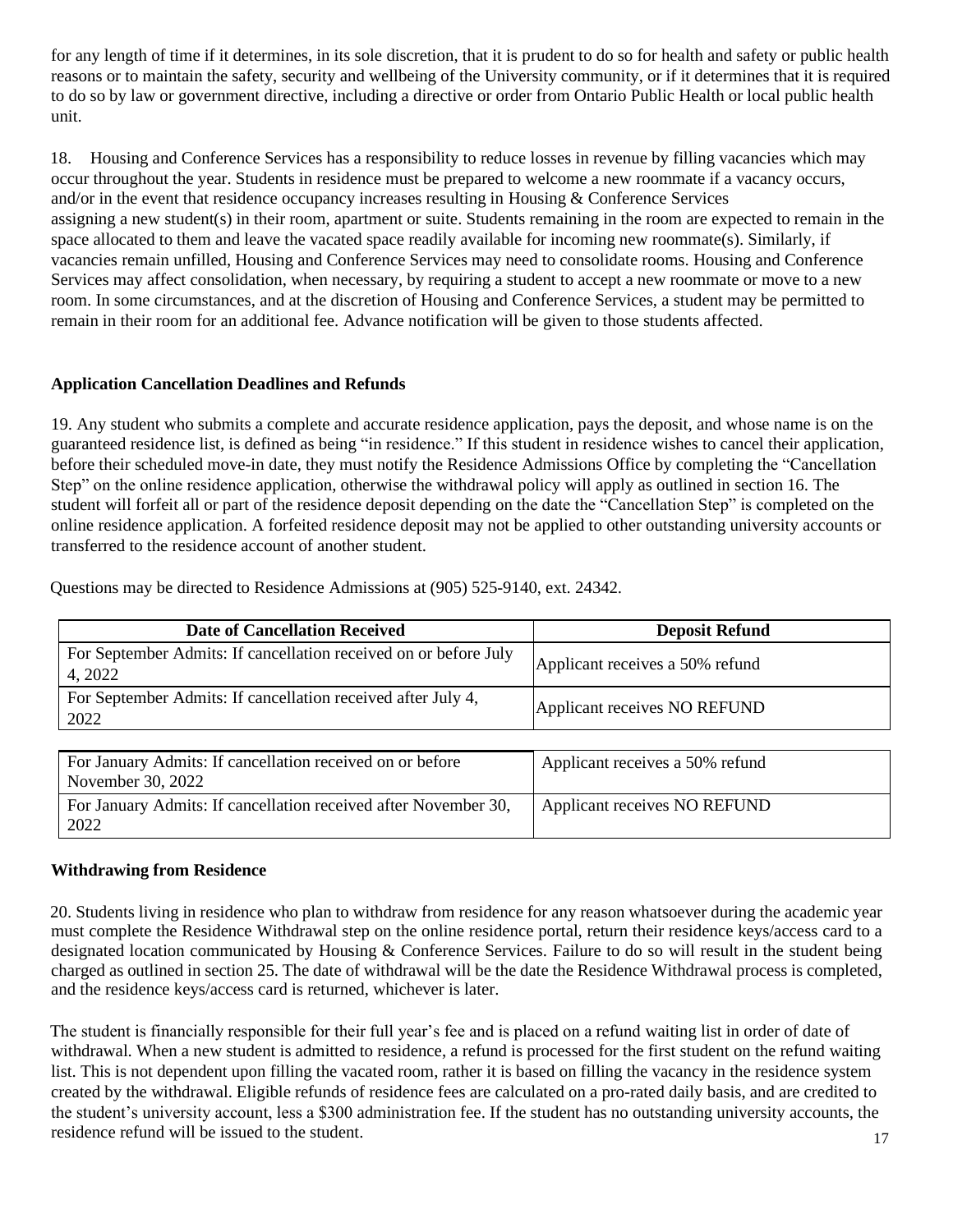A student who withdraws from residence due to exceptional circumstances beyond their control may submit a written appeal with supporting documentation to Housing and Conference Services via email to [resadmissions@mcmaster.ca.](mailto:resadmissions@mcmaster.ca) The deadline to submit an appeal for consideration is within fifteen days as of the date the Residence Withdrawal completed on the online residence portal. If the appeal is successful, the student will receive a pro-rated refund of their residence fees as of the date of withdrawal. The date of withdrawal is the date the Residence Withdrawal step is completed on the online residence portal, and the residence key/access card is returned, whichever is later. This student remains responsible for the administrative fee.

If the residence agreement is terminated early by Housing & Conference Services for reasons in accordance with section 20 above, a refund of residence fees shall be calculated from the time of the student's check out to the last day of classes as defined in the University's academic calendar on a pro-rata basis (the "Refund Amount"). Housing & Conference Services shall deduct a 20% charge from the Refund Amount to account for overhead and administration charges. The student hereby acknowledges and agrees that the University's decisions to close the residence, terminate the residence agreement, calculate the Refund Amount and levy the 20% charge to the Refund Amount shall not be appealable under any University policy or process.

#### **Late Documents**

21. Housing and Conference Services requires students to submit documentation related to the application and allocation process and matters related to living in residence by specific deadlines outlined by Housing and Conference Services. Deadlines are in place to ensure adequate time for review, assessment, and execution of business processes. These documents include but are not limited to requests for: Residence Accommodation need(s), early/late arrival, move-out extension, co-op/exchange documentation, appeals for academic standing (below 5.0) and pro-rated residence fees. All documents submitted after the specified deadline will be subject to a \$50 late documents fee.

## **RESIDENCE STUDENT RESPONSIBILITIES**

22. Each residence fee includes Internet access (RezNet-Wifi). Each student is responsible for the use of the Internet and is prohibited from using or permitting them to be used for a purpose or in a manner that is contrary to the law, University policy, or could be considered harmful or disruptive under the Code of Student Rights and Responsibilities. Abuse of the RezNet-Wifi system may result in termination of the data service and may result in judicial or criminal charges being laid against the student. Refer to the RezNet-Wifi Usage policy [\(http://www.mcmaster.ca/uts/students/maconline/index.html\)](http://www.mcmaster.ca/uts/students/maconline/index.html) and the McMaster Code of Conduct for Computer and Network Users [\(http://mcmaster.ca/uts/policy/index.html\)](http://mcmaster.ca/uts/policy/index.html).

23. Students are not permitted to engage in any commercial activity in residence rooms or common areas or participate in and/or running an illegal gaming or gambling operation as outlined in the Code of Student Rights and Responsibilities.

#### **Insurance**

24. The University will not be liable, directly or indirectly, for loss or theft of personal property, including food, or for damage or destruction of such property by fire, water or other causes (e.g. loss of utilities).The student shall carry appropriate and adequate liability insurance coverage for fire, injury, or damaged caused by the student, property damage and personal/public liability over the duration of their residence agreement and any renewals or extensions thereof, at their own expense, and such policies shall be written on a comprehensive basis. Students must also take positive steps to ensure their safety by locking room doors and ensuring that only authorized persons enter their building.

#### **Pets**

25. Residents are prohibited from having pets or animals of any kind in residence buildings. Special permission for approved service animals will be granted by Housing and Conference Services staff as defined by McMaster University policy [\(https://hr.mcmaster.ca/app/uploads/2019/01/RMM-409-Domestic-Animals-in-the-Workplace-Program-February-](https://hr.mcmaster.ca/app/uploads/2019/01/RMM-409-Domestic-Animals-in-the-Workplace-Program-February-2016.pdf)[2016.pdf\)](https://hr.mcmaster.ca/app/uploads/2019/01/RMM-409-Domestic-Animals-in-the-Workplace-Program-February-2016.pdf).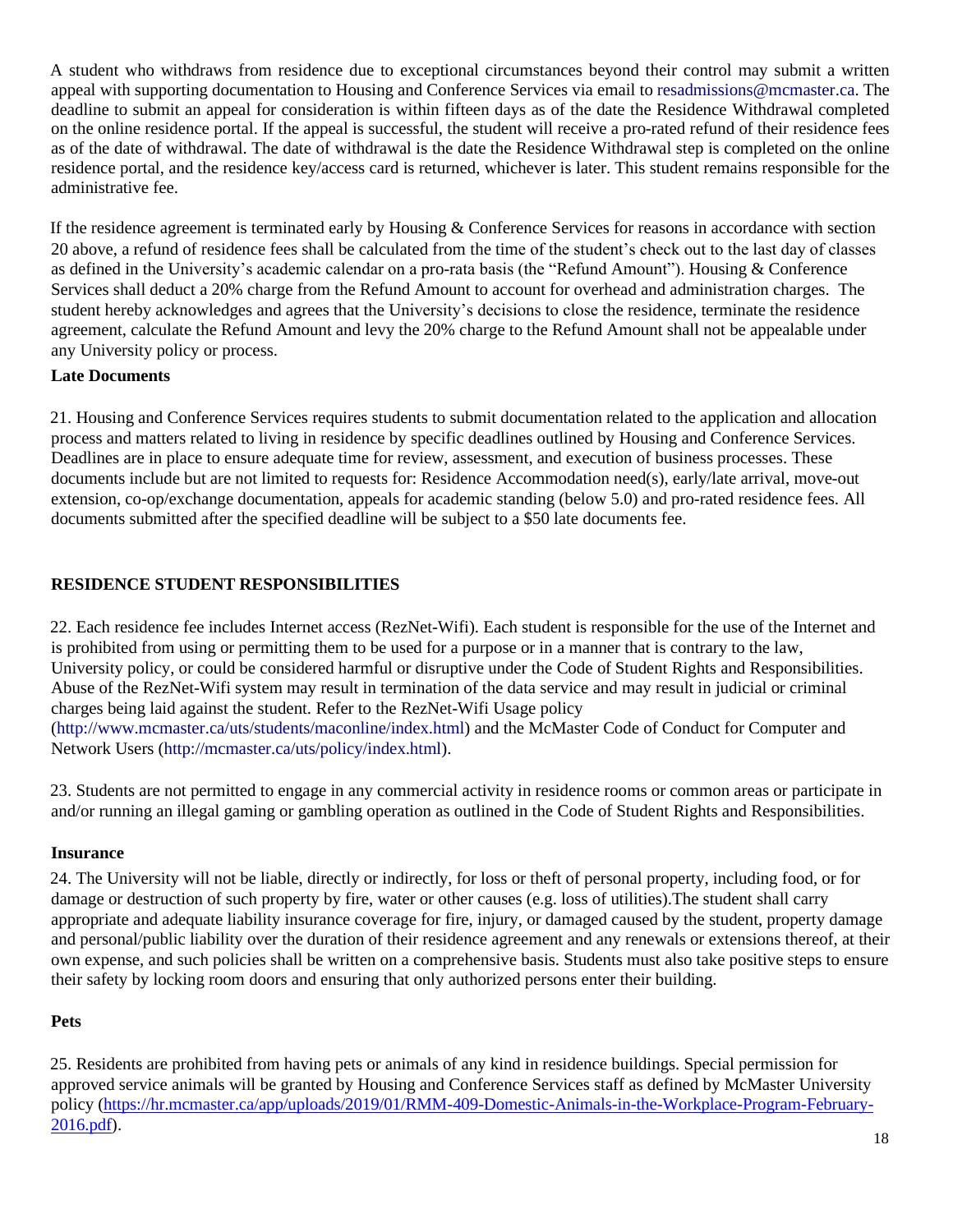#### **Fridges**

26. Residence students are not permitted to bring personal refrigerators into the residence buildings. Students interested in having a refrigerator in their room can make arrangements with the University's contractor for rental of a small or large bar refrigerator.

#### **Damages/Charges**

27. All rooms or apartments/suites are inspected prior to the students' arrival for damage and the completed room inspection information is kept electronically on file. Students must report missing items or items in need of repair immediately through the online work order, accessed through the Residence Portal [\(https://residence.mcma](https://residence.mcmaster.ca/)ster.ca/): corrective action will then be initiated. Students are financially responsible for any damage or losses to their room and/or its contents. Students will be charged for losses, damage, cleaning and/or repairs required during or at the end of their residence contract. Students assigned to apartments/suites are jointly responsible with the other occupant(s) of the apartment/suite, for damage or losses to the shared areas of the apartment/suite. All charges for damages to common areas in residence (e.g., laundry rooms, elevators, etc.) will be split equally among the occupants of the building or floor, provided that such damage cannot be traced to those directly responsible.

- 28. Students are responsible for cleaning and maintaining an orderly state in their own room/apartment/suite during the academic year and for ensuring their room/apartment/suite is clean, free of all refuse, and kept in a hygienic and safe state. Rooms will be inspected and at the determination of Housing and Conference Services students will be invoiced for all cleaning and/or repairs required during or at the end of their contract.
- 29. Students are required to remove all of their belongings; property left in or around residence longer than 48 hours after the student has vacated is considered to be abandoned and will be removed at a minimum cost of \$25 to the student. Housing and Conference Services does not accept responsibility for the storage or safekeeping of any property abandoned in residence.

30. Students are required to vacate their residence room and return all residence keys/access cards no later than 3:00 p.m. on the day following their final exam in April, or by 3:00 p.m. on closing day April 30, 2023, whichever is earlier. Residence keys/access cards cannot be transferred, loaned or duplicated. Students who lose or do not return their residence keys/access cards at the end of their residence contract will be charged \$160 for the required lock changes and \$25 for each replacement key/access card.

#### **Communal Living Responsibilities**

#### **PREAMBLE**

Students living in residence are part of a unique and interconnected community on campus. As such, the following is intended to articulate the contextual expectations of residents (and their guests), which align with the Guiding Principles and the Code of Student Rights and Responsibilities. Housing and Conference Services reserves the right to take any/all necessary and appropriate action to protect the safety and welfare of the residence community.

- 1. Every student living in residence is responsible for observing the terms and conditions of the on-line Residence Handbook [\(https://housing.mcmaster.ca/current-residents/residence-policies/](https://housing.mcmaster.ca/current-residents/residence-policies) ) and the Code of Student Rights and Responsibilities (CSRR) [\(https://sscm.mcma](https://sscm.mcmaster.ca/the-code)ster.ca/the-code/), which outline community standards and behavioural expectations for residents, and the types of outcomes levied when these expectations are breached. No residence student is exempt from the terms and conditions of the CSRR for any reason.
- 2. Guests of residents are responsible for observing the terms and conditions of the on-line Residence Handbook and the CSRR. Students living in residence are accountable for the behaviour of their guests and will be sanctioned if guests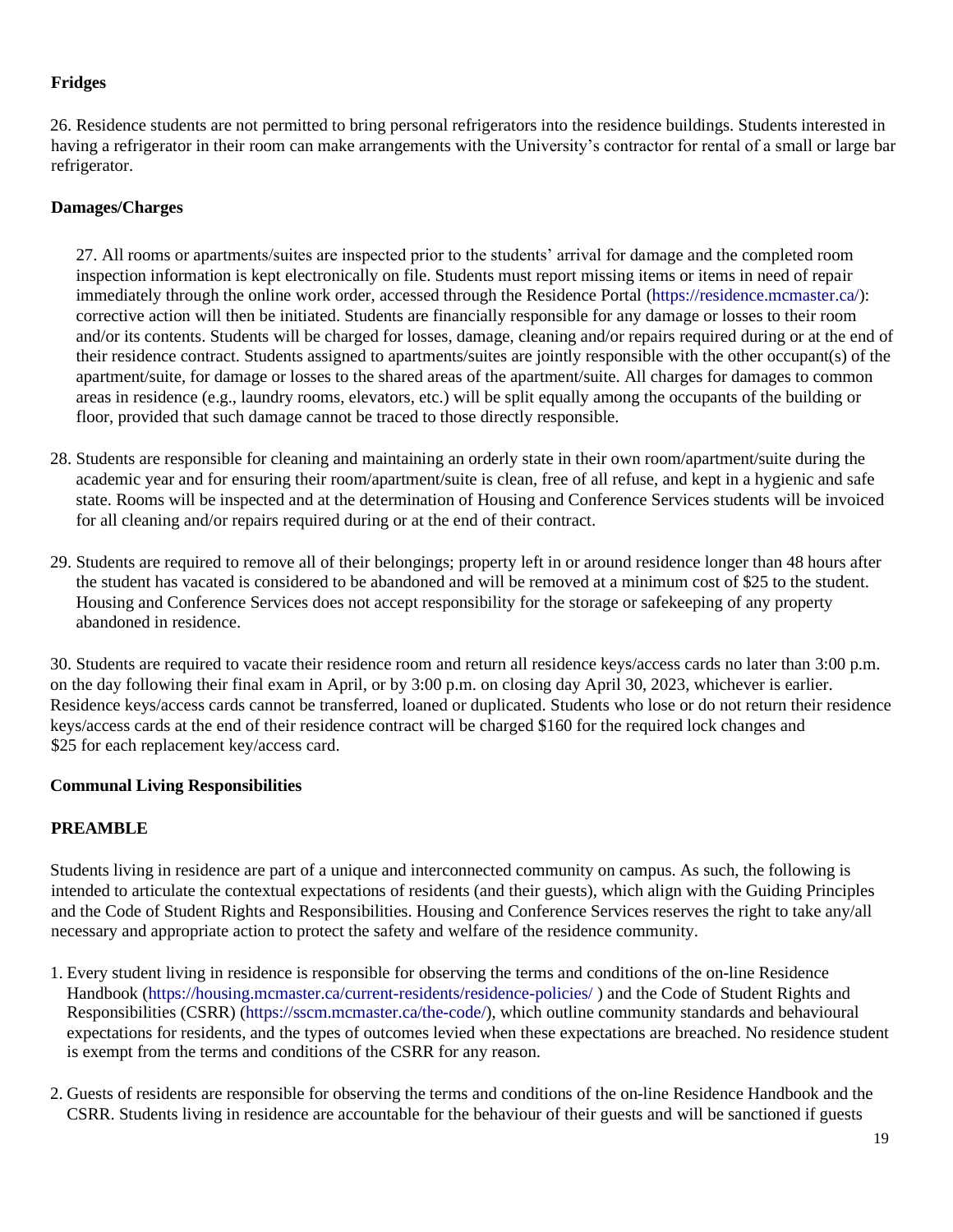breach these standards.

3. Each student expressly agrees that they will not directly or indirectly cause or fail to take reasonable steps which may prevent a breach of the CSRR. These include, but are not limited to damage, vandalism, theft, possession of university or personal property that is not one's own, commission of a criminal offence or willful destruction to property within the residence, to the residence structure and/or to the grounds surrounding residence, removing and/or misusing any University property. Prohibited items include but are not limited to possession or use of any weapon, explosive, pyrotechnic, substance, or firearm, including toy replicas. Refer to Appendix: Prohibited Items and Alcohol Regulations.

4. Every student is expected to act in a responsible manner so as not to compromise their own safety or endanger the health and safety of others. The University reserves the right to determine what constitutes unsafe or unhygienic practices. These include but are not limited to, tampering with fixtures, building systems (including the wiring and fire prevention controls), fabricating or building structures, or impeding any means of egress from the building. Students may refer to the Code of Student Rights and Responsibilities on-line at [https://sscm.mcma](https://sscm.mcmaster.ca/the-code)ster.ca/the-code/.

**The submission of an online Residence Application indicates the student has read and understood the conditions**  of the Residence Agreement/Contract and its related documents as a condition of applying to and, if accepted, **living in residence at McMaster University. The student agrees that the terms and conditions of the Residence Agreement/Contract, on-line Residence Handbook and the Code of Student Rights and Responsibilities are effective and binding legal obligations that are enforceable.**



 **Housing and Conference Services RESIDENCE AGREEMENT/CONTRACT**

# **APPENDIX A: PROHIBITED ITEMS, ALCOHOL REGULATIONS AND CANNABIS REGULATIONS**

Residence students, and their guests, are expected to be aware of the additional expectations regarding Residence community standards, policy, personal and community safety, and substance use standards, as defined in the Code of Student Rights and Responsibilities. This Appendix provides further clarification of these additional expectations. Violations of these expectations may result in disciplinary action under the Code of Student Rights and Responsibilities.

All Residence students, and their guests, are expected to comply with the terms set out in this Appendix, as listed below. These terms apply to all spaces in Residence, including private and common room, unless otherwise specified.

#### **Prohibited Items**

Prohibited items in Residence include, but are not limited to:

- Weapons (including toy replicas)
- Explosives and Pyrotechnic substances (e.g., fireworks)
- Firearms (including toy replicas)
- Pets (with the exception of approved service animals)
- Appliances and/or any type of heating elements within individual residence rooms (e.g., coffee makers,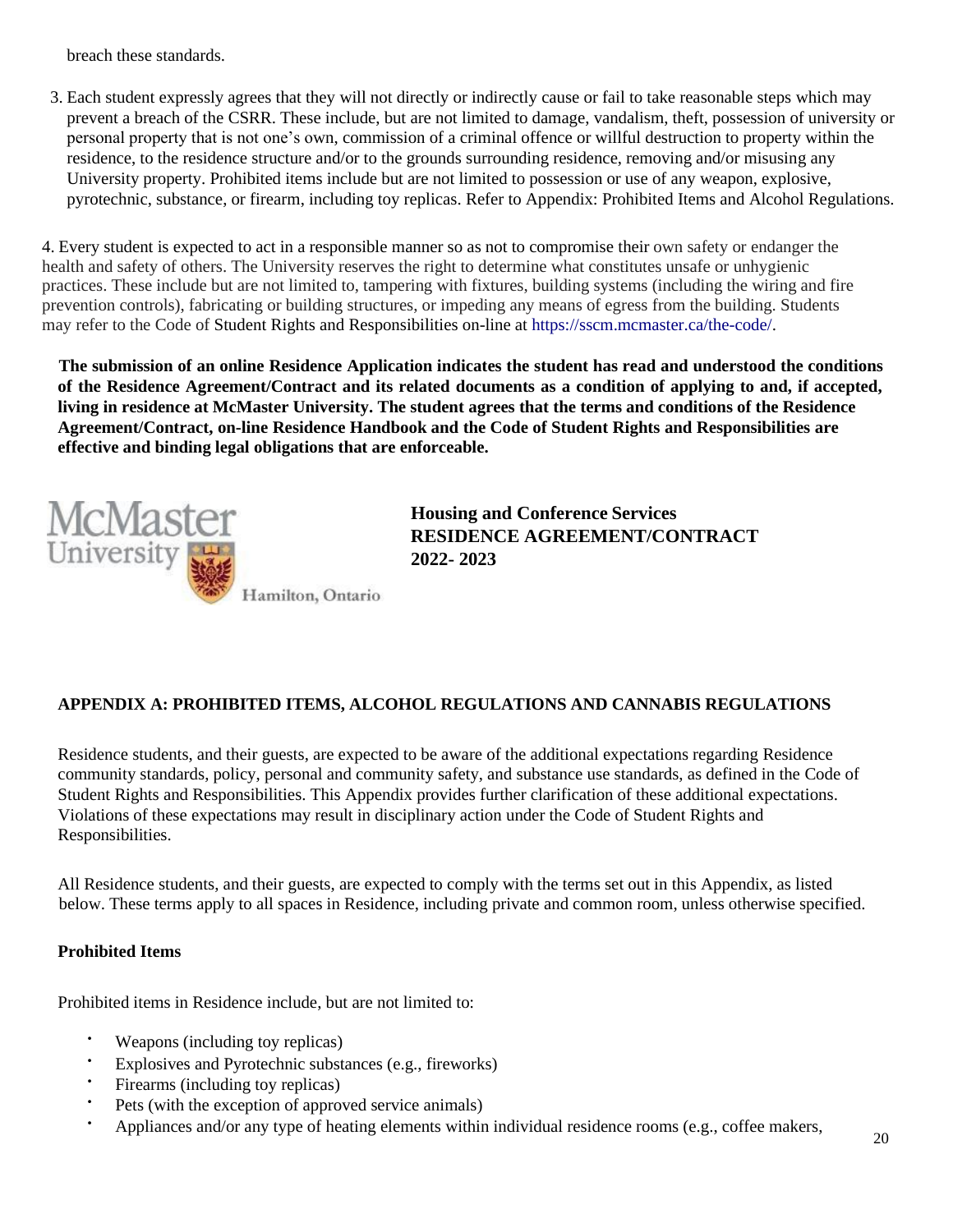hotplates, toaster ovens, kettles, etc.)

- Halogen Lamps (or those requiring combustible fuel)
- Lit candles or incense

## **Residence Alcohol Regulations**

The Alcohol Regulations define the restrictions regarding alcohol use in Residence. The regulations include, but are not limited to:

- Any activity (e.g., drinking games) that requires alcohol consumption in order to participate, or has intoxication as its main goal or its inevitable end is not allowed.
- Possession or consumption of beer in glass bottles is prohibited (beer is allowed in cans only).
- Possession of large amounts of alcohol (e.g., one 26oz bottle or 24 cans of beer per resident, or kegs) is prohibited.
- When carrying or transporting any container of alcohol outside of a residence room/floor common lounge, the container must be closed/capped.
- Consumption of alcohol by individuals under 19 years of age is prohibited.
- Sale and/or service of alcohol to individuals under 19 years of age is prohibited.
- Excessive consumption of alcohol at any age is prohibited.
- Students living in traditional residences and their guests who are 19 years of age and older are permitted to have and to consume alcoholic beverages in common rooms under the following conditions:
	- o Only one drink/container per person is permitted. A container must be made of plastic or other non- breakable material.
	- o Containers must not hold more than sixteen (16) ounces of liquid.
- Residents in Bates and Mary E. Keyes and their guests who are 19 years of age and older are only permitted to possess and to consume alcoholic beverages in apartments or suite units.
	- o They may not consume alcoholic beverages in the floor common rooms, lounges, study rooms and/or games rooms as these are deemed to be public spaces in Bates and Mary E. Keyes residences.
- No resident or their guests are allowed to consume or have open alcohol in hallways, stairwells, elevators, bathrooms, study rooms, games rooms, laundry rooms and/or building common rooms (e.g., EMR, Ravine Room etc.).
- No resident or their guests are allowed to congregate in the halls with open and/or closed alcohol
- Unsafe practices related to alcohol\* whereby problems of misuse and over-consumption occur are not allowed.

\*Housing and Conference services reserves the right to define unsafe practices.

| Residence          | <b>Cannabis</b> |
|--------------------|-----------------|
| <b>Regulations</b> |                 |

The Cannabis Regulations define the restrictions regarding cannabis use in Residence. These regulations are in effect as of October 17, 2018, or as the *Cannabis Act*, Bill C-45 came into force; whichever date is earlier. The regulations include, but are not limited to: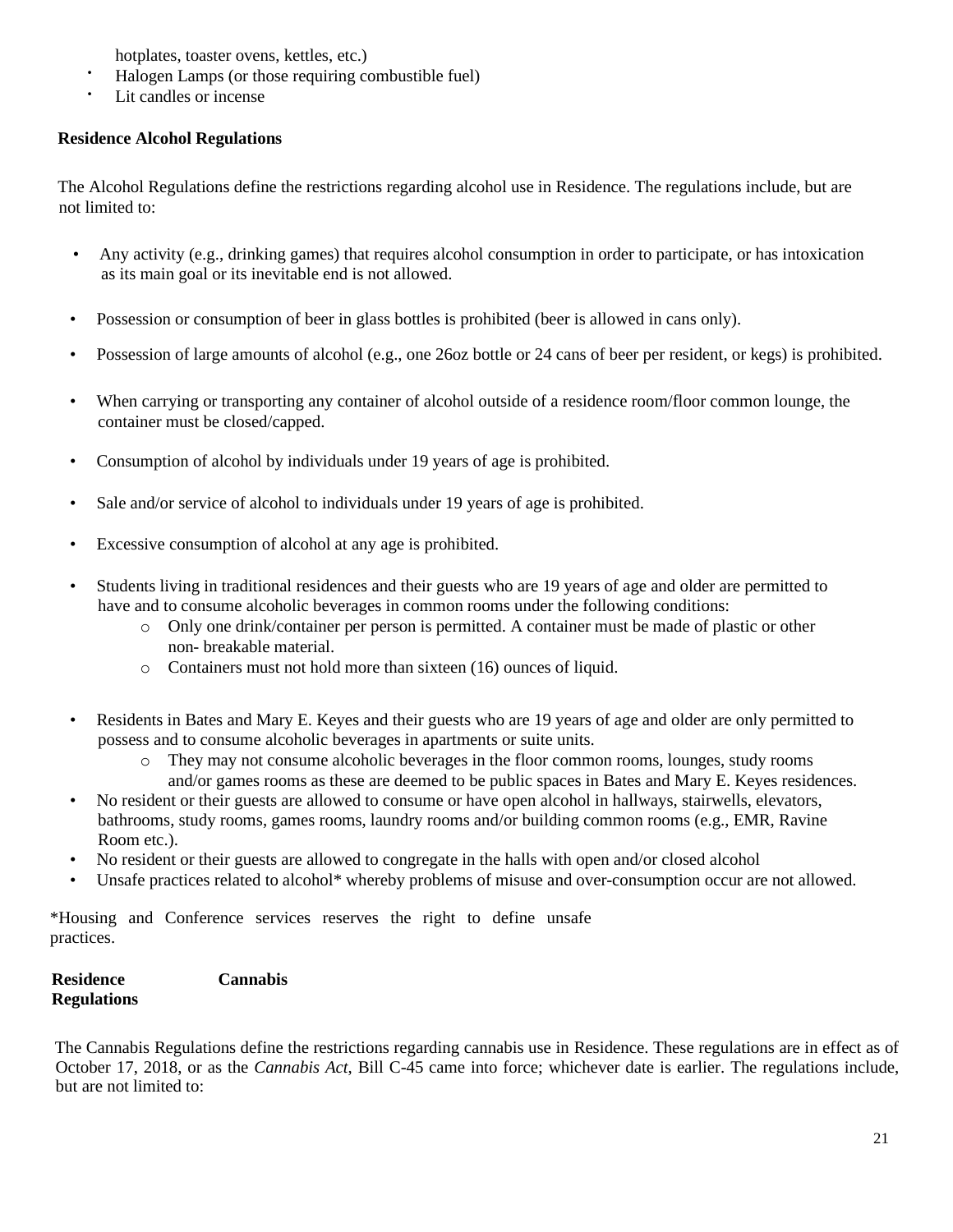- In accordance with provincial legislation, individuals must be at least 19 years of age to possess and consume cannabis and may possess a limit of 30 grams (about one ounce) of dried cannabis, or its equivalent in other forms.
- Cannabis and equipment must be stored in a container with clear labels and kept in your individual space.
- Home cultivation and growing of cannabis is not permitted in residence.
- Possession and consumption of cannabis by individuals under 19 years of age is prohibited.
- Sale and/or service of cannabis to individuals under 19 years of age is prohibited.
- Students are not permitted to have purchases from the Ontario Cannabis Store (OCS) and other suppliers shipped to their residence mailing address. These will be returned to sender.
- Individuals are not permitted to smoke cannabis in any University owned or leased building or on university property, as per McMaster University's Tobacco & Smoke Free University Policy. The use of the term "consume" in the Residence Cannabis Regulations does not include the smoking of recreational cannabis
- It is permitted to consume pre-made edible cannabis products, but it is not permitted to cook, bake or otherwise create cannabis products for consumption in residence.
- No resident or their guests are allowed to congregate in the halls with cannabis.
- When carrying or transporting any cannabis outside of a residence room/floor common lounge, it must be in a closed container.
- No resident or their guests are allowed to possess or consume cannabis in hallways, stairwells, elevators, bathrooms, study rooms, games rooms, laundry rooms and/or building common rooms (e.g., EMR, Ravine Room etc.).
- Students living in traditional residences and their guests who are 19 years of age and older are permitted to possess or consume cannabis in floor common rooms.
- Residents in Bates and Mary E. Keyes and their guests who are 19 years of age and older are only permitted to possess or consume cannabis in apartments or suite units.
	- o they may not possess or consume cannabis in the floor common rooms, lounges, study rooms and/or games rooms as these are deemed to be public spaces in Bates and Mary E. Keyes residences.
- Excessive consumption of cannabis at any age is prohibited.
- Any activity (e.g., games) that requires cannabis consumption in order to participate or has impairment as its main goal or its inevitable end is not allowed.
- Unsafe practices\*\* related to cannabis whereby problems of misuse and over-consumption occur are not allowed.

The expectations listed above apply to both medical and recreational cannabis. Where someone under the age of 19 requires the use of medical cannabis they are required to submit a Residence Accommodation Request.

\*\*Housing and Conference services reserves the right to define unsafe practices.

#### **APPENDIX B: COVID-19 REGULATIONS**

**These regulations are in place as of April 01, 2022.** If pandemic circumstances, public health advice and/or government requirements change, McMaster will update residence students.

COVID-19 is a serious public health threat, as such, residents are required to act in a manner that demonstrates respect and consideration for all community members. Residence students are expected to be aware and accept the additional regulations which are in place to support community safety and infectious disease control.

This appendix provides further clarification of these additional expectations beyond those outlined in the Code of Student Rights and Responsibilities Violations of these expectations may result in disciplinary action under the Code of Student Rights and Responsibilities.

All Residence students, are expected to comply with the terms set out in this Appendix, as listed below. These terms apply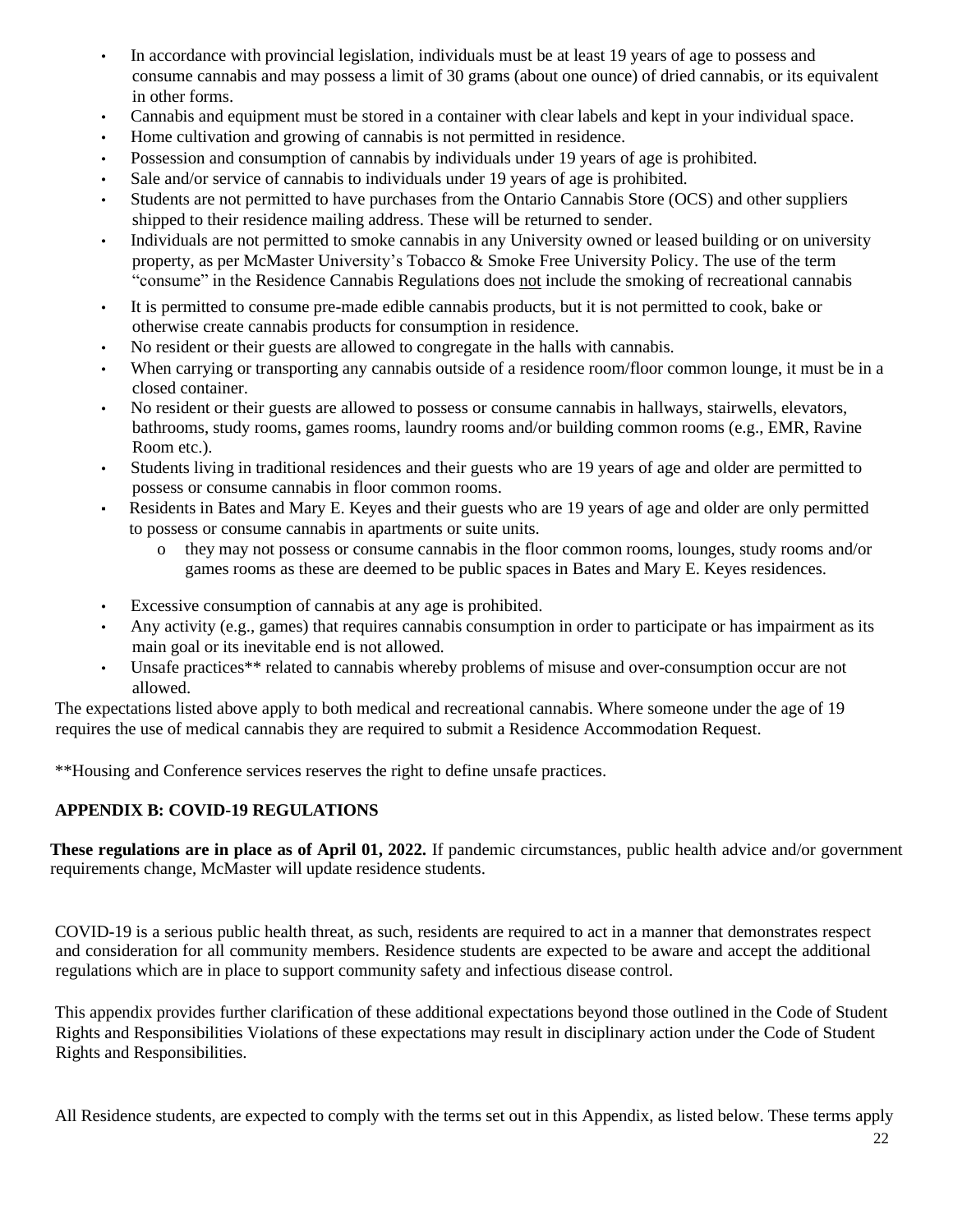to all spaces in Residence, including private and common room, unless otherwise specified.

The following expectations are in place to maintain the health and safety of the residence community:

- 1. Residents will complete the COVID-19 Awareness Training (located in Mosaic) before attending McMaster locations in person the first time.
- 2. Residents will complete the COVID-19 Awareness Quiz (located in Avenue to Learn) before selecting a move-in date and timeslot.
- 3. Residents will complete the Ontario COVID-19 self-assessment tool everyday no more than one hour before leaving their room and follow the recommendations.